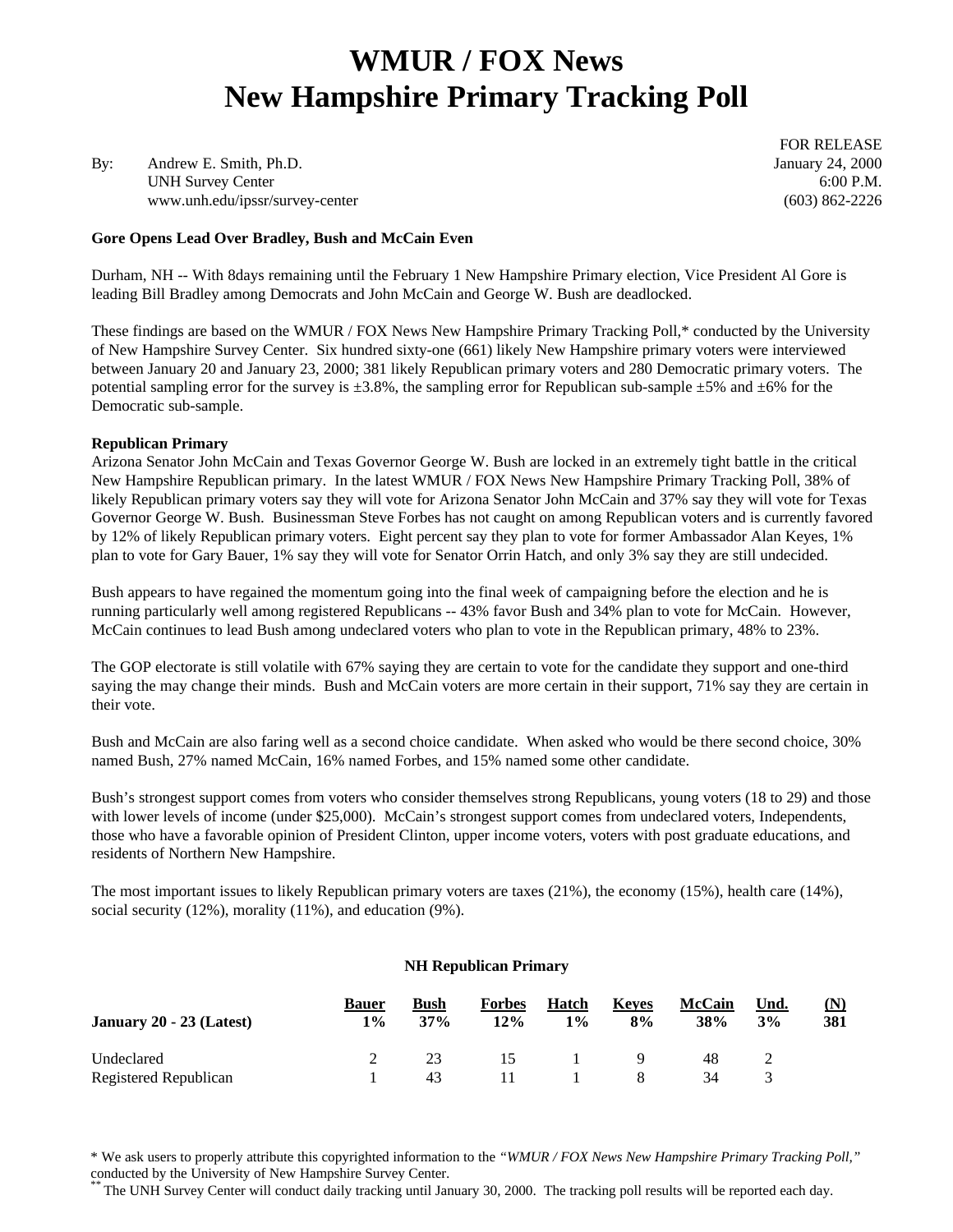#### **Democratic Primary**

Among likely Democratic primary voters, Vice President Al Gore has opened a lead over former New Jersey Senator Bill Bradley. Currently 50% of likely Democratic Primary voters say they will vote for Gore, 41% plan to vote for Bradley, 1% favor some other candidate, and 8% remain undecided.

Earlier polls conducted by UNH have shown Bradley leading Gore among undeclared voters who plan to vote in the Democratic primary. Bradley's advantage in this group has largely evaporated and they are now essentially tied among undeclared voters -- 48% favor Bradley and 45% favor Gore. Gore leads Bradley among registered Democrats by 53% to 38%.

President Bill Clinton continues to have an impact on the Democratic race. Among those likely Democratic primary voters who have an unfavorable opinion of Clinton, 62% say they will vote for Bradley and only 31% say they will vote for Gore. Bradley also gets strong support from voters with post-graduate educations, upper income voters, people who have lived in New Hampshire 5 years or less, and residents of the Central/Lakes region of New Hampshire.

#### **NH Democratic Primary**

|                        | <b>Bradley</b> | Gore | Other | <b>Undecided</b> | (N)   |
|------------------------|----------------|------|-------|------------------|-------|
| January 20-23 (Latest) | 41%            | 50%  | 1%    | 8%               | (280) |
| Registered Democrat    | 38             | 53   |       | Q                |       |
| Undeclared             | 48             | 45   |       |                  |       |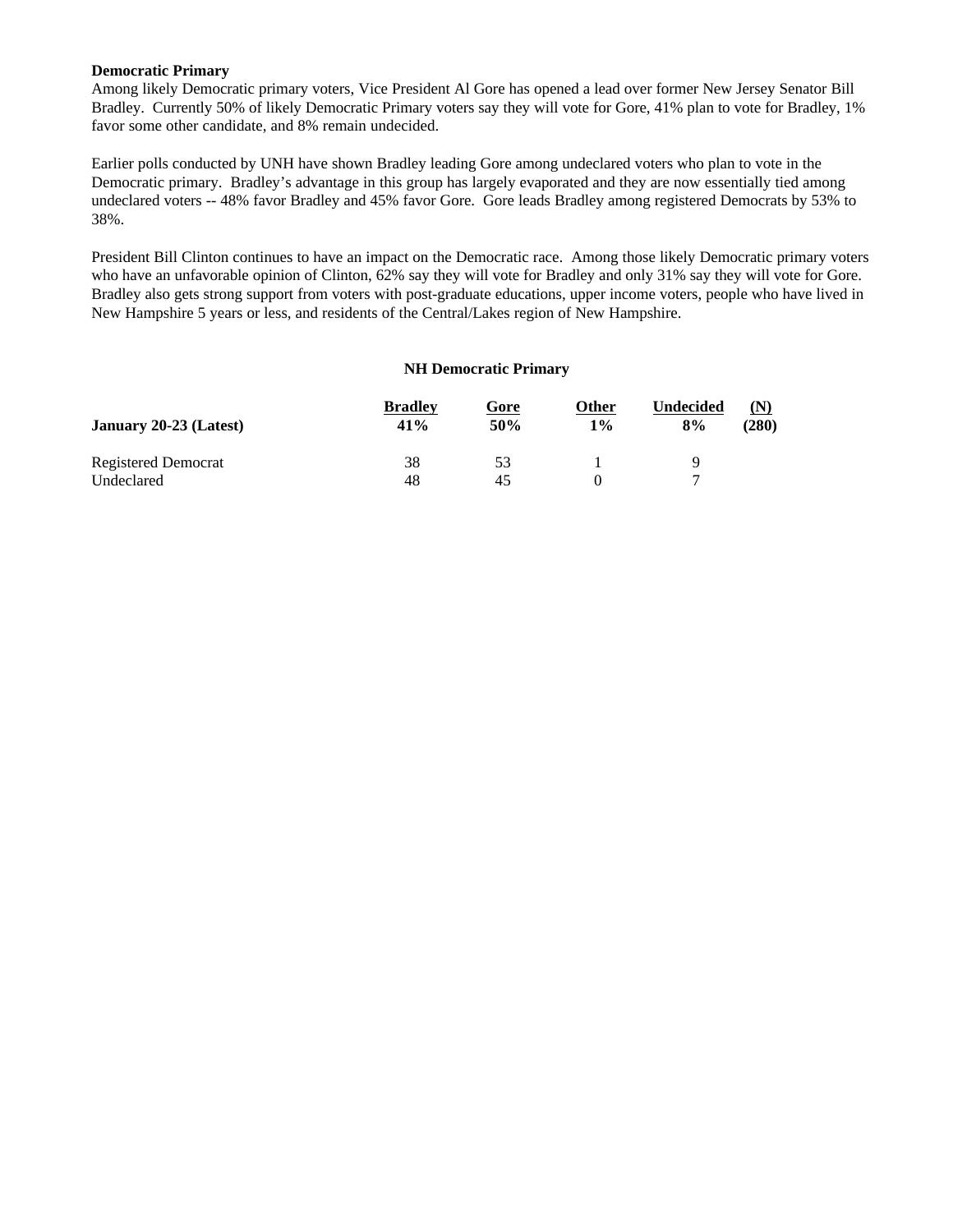| January 20-23 (Latest)         | <b>Bauer</b><br>$1\%$ | <b>Bush</b><br>37% | <b>Forbes</b><br>12% | Hatch<br>$1\%$   | <b>Keyes</b><br>$8\%$ | <b>McCain</b><br>38% | $\overline{\mathbf{D}}\mathbf{K}$<br>3% |
|--------------------------------|-----------------------|--------------------|----------------------|------------------|-----------------------|----------------------|-----------------------------------------|
| Undeclared                     | $\overline{2}$        | 23                 | 15                   | $\mathbf{1}$     | 9                     | 48                   | $\sqrt{2}$                              |
| Registered Republican          | $\mathbf{1}$          | 43                 | 11                   | $\mathbf{1}$     | 8                     | 34                   | 3                                       |
| <b>Independent or Democrat</b> | 1                     | 9                  | 13                   | $\mathfrak 2$    | 13                    | 58                   | $\overline{4}$                          |
| Not so strong Republican       | 1                     | 37                 | 15                   | $\boldsymbol{0}$ | 6                     | 40                   | $\sqrt{2}$                              |
| <b>Strong Republican</b>       | $\boldsymbol{0}$      | 54                 | 7                    | $\mathbf{1}$     | 9                     | 25                   | 3                                       |
| Clinton - Favorable            | $\boldsymbol{0}$      | 31                 | 16                   | $\mathfrak 2$    | $\overline{c}$        | 47                   | $\mathbf{2}$                            |
| Neither                        | $\boldsymbol{0}$      | 37                 | $\overline{4}$       | $\boldsymbol{0}$ | $\overline{4}$        | 47                   | $\,8\,$                                 |
| Clinton - Unfavorable          | 1                     | 39                 | 12                   | $\boldsymbol{0}$ | 10                    | 35                   | 3                                       |
| Primary-extremely interested   | $\overline{2}$        | 29                 | 11                   | $\mathbf{1}$     | 13                    | 42                   | $\mathfrak{Z}$                          |
| Very interested                | $\boldsymbol{0}$      | 37                 | 12                   | $\mathbf{1}$     | 5                     | 44                   | $\sqrt{2}$                              |
| Somewhat interested            | 1                     | 52                 | 15                   | $\boldsymbol{0}$ | 7                     | 19                   | 6                                       |
| May vote                       | $\boldsymbol{0}$      | 31                 | 18                   | $\boldsymbol{0}$ | $\overline{4}$        | 33                   | 14                                      |
| Will vote unless emergency     | $\overline{c}$        | 36                 | 8                    | $\boldsymbol{0}$ | $\overline{4}$        | 44                   | $\sqrt{5}$                              |
| Will definitely vote           | 1                     | 38                 | 12                   | $\mathbf{1}$     | 9                     | 38                   | $\overline{2}$                          |
| 18 to 29                       | 3                     | 58                 | 9                    | $\boldsymbol{0}$ | 8                     | 21                   | $\mathbf{1}$                            |
| 30 to 45                       | $\boldsymbol{0}$      | 33                 | 12                   | $\overline{2}$   | 12                    | 38                   | $\ensuremath{\mathfrak{Z}}$             |
| 46 to 64                       | $\boldsymbol{0}$      | 34                 | 11                   | $\boldsymbol{0}$ | 6                     | 45                   | $\sqrt{3}$                              |
| 65 and over                    | 3                     | 42                 | 14                   | $\boldsymbol{0}$ | 4                     | 34                   | 3                                       |
| Male                           | 1                     | 34                 | 13                   | $\mathbf{1}$     | $\overline{9}$        | 40                   | $\overline{2}$                          |
| Female                         | $\overline{2}$        | 41                 | 10                   | $\mathbf{1}$     | 6                     | 36                   | $\overline{4}$                          |
| High school or less            | $\boldsymbol{0}$      | 44                 | 13                   | $\mathbf{1}$     | 12                    | 26                   | $\mathfrak{Z}$                          |
| Some college                   | $\overline{c}$        | 43                 | 14                   | $\boldsymbol{0}$ | 7                     | 33                   | 1                                       |
| College graduate               | $\sqrt{2}$            | 35                 | 9                    | $\mathbf{1}$     | 6                     | 43                   | $\overline{4}$                          |
| Post-graduate                  | $\overline{0}$        | 24                 | 12                   | $\boldsymbol{0}$ | 7                     | 52                   | $\overline{4}$                          |
| Less than \$25,000             | 6                     | 46                 | 16                   | $\boldsymbol{0}$ | 7                     | 25                   | $\boldsymbol{0}$                        |
| \$25,000 to \$49,999           | $\boldsymbol{0}$      | 32                 | $20\,$               | $\mathbf{1}$     | 11                    | 31                   | 5                                       |
| \$50,000 to \$74,999           | $\mathbf{1}$          | 40                 | 10                   | $\boldsymbol{0}$ | 11                    | 37                   | $\boldsymbol{0}$                        |
| \$75,000 to \$99,999           | $\boldsymbol{0}$      | 33                 | 7                    | $\boldsymbol{0}$ | $\boldsymbol{7}$      | 48                   | $\overline{4}$                          |
| \$100,000 or more              | $\overline{2}$        | 38                 | 9                    | $\overline{2}$   | $\boldsymbol{0}$      | 47                   | $\mathbf{1}$                            |
| Lived in NH 3 yrs or less      | $\boldsymbol{0}$      | 38                 | 15                   | $\boldsymbol{0}$ | $\boldsymbol{0}$      | 45                   | $\overline{c}$                          |
| 4 to 5 years                   | 0                     | 63                 | $\mathbf{0}$         | $\boldsymbol{0}$ | 14                    | 24                   | $\boldsymbol{0}$                        |
| 6 to 10 years                  | 3                     | 41                 | $\Omega$             | $\boldsymbol{0}$ | 3                     | 41                   | 12                                      |
| 11 to 20 years                 | $\overline{c}$        | 29                 | 13                   | 3                | 13                    | 39                   | $\sqrt{2}$                              |
| More than 20 years             | 1                     | 39                 | 13                   | $\boldsymbol{0}$ | $8\,$                 | 37                   | 3                                       |
| Northern NH                    | $\mathfrak{Z}$        | 31                 | 8                    | $\boldsymbol{0}$ | 7                     | 50                   | $\boldsymbol{0}$                        |
| Western NH                     | 3                     | 36                 | 10                   | $\boldsymbol{0}$ | 3                     | 37                   | 11                                      |
| Central/Lakes                  | $\boldsymbol{0}$      | 31                 | 15                   | $\boldsymbol{0}$ | 12                    | 39                   | $\mathfrak{Z}$                          |
| Hillsborough County            | 1                     | 39                 | 17                   | $\mathbf{1}$     | $8\,$                 | 33                   | $\mathfrak{Z}$                          |
| Seacoast                       | $\mathbf{1}$          | 43                 | $\mathfrak s$        | $\,1\,$          | 9                     | 40                   | $\overline{2}$                          |

# **NH GOP Primary**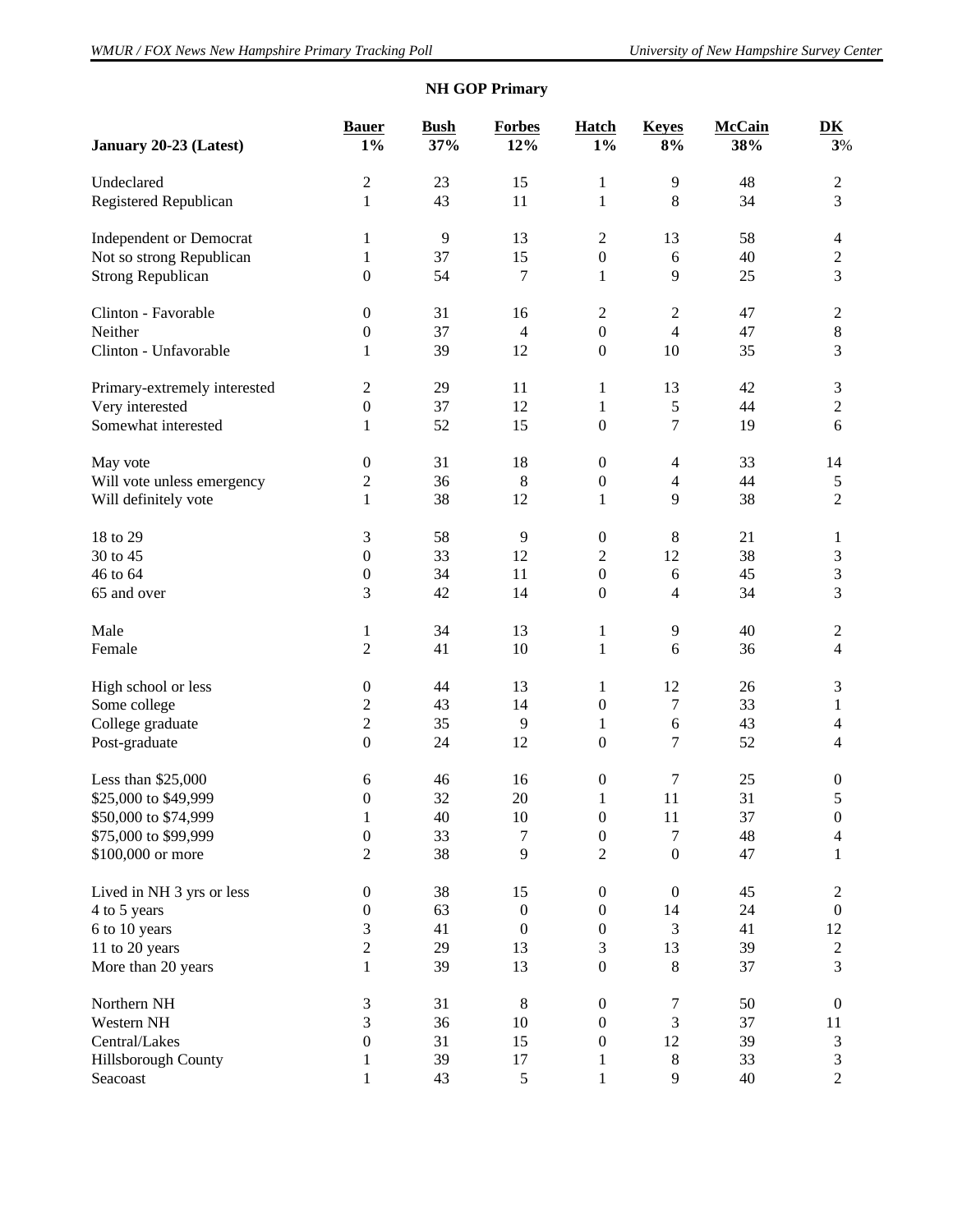## **Likely Republican Primary Voters Strength of Commitment**

|                    | <b>Bauer</b> | <b>Bush</b> | <b>Forbes</b> | Hatch | <b>Keves</b> | <b>McCain</b> | All GOP |
|--------------------|--------------|-------------|---------------|-------|--------------|---------------|---------|
| Certain to Support | 66%          | 71%         | 52%           | 54%   | 69%          | 71%           | 67%     |
| May Change Mind    |              | 29          | 48            | 46    |              |               |         |

#### **Likely Republican Primary Voters Second Choice**

| January 20-23 (Latest) | Bush<br>30% | <b>Forbes</b><br>16% | <b>McCain</b><br>27% | <b>Bradley</b><br>5% | Gore<br>5%     | <b>Other</b><br>15% | $\underline{\mathbf{D}}\underline{\mathbf{K}}$<br>3% |
|------------------------|-------------|----------------------|----------------------|----------------------|----------------|---------------------|------------------------------------------------------|
| <b>First Choice</b>    |             |                      |                      |                      |                |                     |                                                      |
| Gary Bauer             | 53          | 30                   | 17                   | $\Omega$             | $\Omega$       | 0                   | $\theta$                                             |
| George W. Bush         | 0           | 23                   | 57                   | 2                    |                | 16                  | $\theta$                                             |
| <b>Steve Forbes</b>    | 51          | $\theta$             | 21                   | $\Omega$             | 9              | 19                  | $\theta$                                             |
| Orrin Hatch            | 0           | 46                   | $\Omega$             | $\Omega$             | $\Omega$       | 54                  | $\Omega$                                             |
| Alan Keyes             |             | 10                   | 41                   | 30                   | $\overline{0}$ | $\theta$            | 13                                                   |
|                        | 6           |                      |                      |                      |                |                     |                                                      |
| John McCain            | 59          | 10                   | $\Omega$             | 10                   |                | 12                  | $\mathfrak{D}$                                       |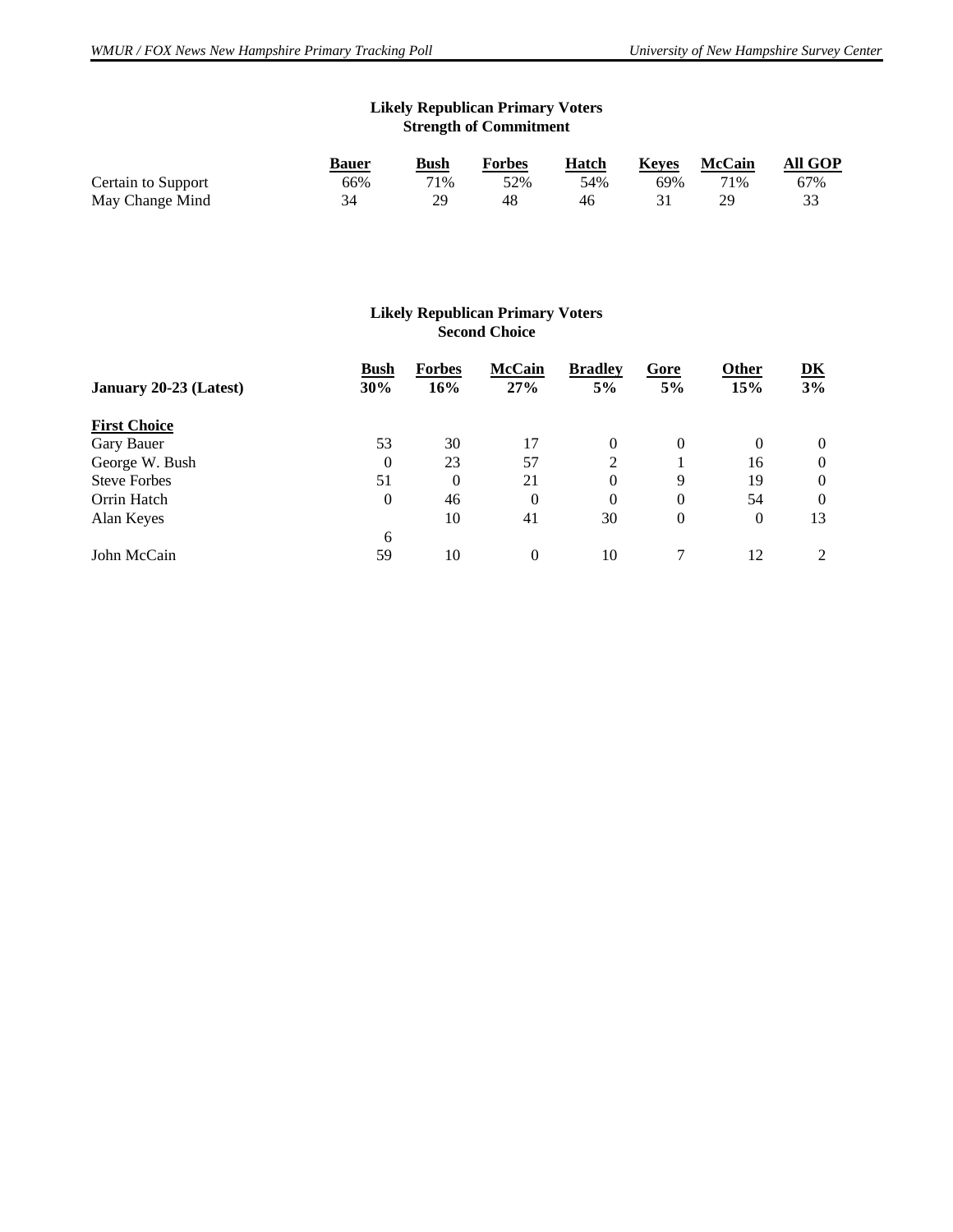## **Most Important Issue Likely Republican Primary Voters**

| January 20-23 (Latest)         | <b>Economy</b><br>15% | <b>Health</b><br>Care<br>14% | Soc.<br>Sec.<br>12% | Educ.<br>9%              | <b>Morality</b><br>11% | <b>Taxes</b><br>21% | <b>Other</b><br>19% |
|--------------------------------|-----------------------|------------------------------|---------------------|--------------------------|------------------------|---------------------|---------------------|
| <b>Bush supporters</b>         | 21                    | 12                           | 11                  | 9                        | 12                     | 20                  | 15                  |
| Forbes supporters              | 10                    | $\bf 8$                      | 13                  | 6                        | 6                      | 32                  | 26                  |
| McCain supporters              | 13                    | 16                           | 15                  | 10                       | 6                      | 19                  | 21                  |
| Undeclared                     | 18                    | 15                           | 14                  | $\boldsymbol{7}$         | 9                      | 16                  | 21                  |
| Registered Republican          | 13                    | 13                           | $11\,$              | $\overline{9}$           | 13                     | 23                  | 18                  |
| <b>Independent or Democrat</b> | 12                    | 14                           | 17                  | $\overline{4}$           | 16                     | 21                  | 16                  |
| Not so strong Republican       | 18                    | 16                           | 13                  | 10                       | 6                      | 16                  | 22                  |
| <b>Strong Republican</b>       | 13                    | 12                           | $\tau$              | 10                       | 16                     | 26                  | 16                  |
| Clinton - Favorable            | 21                    | 20                           | 13                  | 12                       | $\,8\,$                | 14                  | 12                  |
| Neither                        | $\boldsymbol{7}$      | 10                           | 21                  | 11                       | $\,8\,$                | 27                  | 16                  |
| Clinton - Unfavorable          | 15                    | 13                           | 10                  | $\boldsymbol{7}$         | 12                     | 21                  | 21                  |
| May vote                       | 15                    | $\boldsymbol{7}$             | 11                  | 26                       | 19                     | 11                  | 10                  |
| Will vote unless emergency     | 23                    | 12                           | 12                  | 10                       | 13                     | 10                  | 19                  |
| Will definitely vote           | 14                    | 14                           | 12                  | $\,8\,$                  | 11                     | 23                  | 19                  |
| 18 to 29                       | 29                    | $\boldsymbol{0}$             | $\overline{2}$      | 12                       | 16                     | 16                  | 25                  |
| 30 to 45                       | 20                    | 10                           | $\boldsymbol{7}$    | $\,8\,$                  | 10                     | 27                  | 17                  |
| 46 to 64                       | $10\,$                | 19                           | $\overline{9}$      | 10                       | 11                     | 23                  | 18                  |
| 65 and over                    | $\boldsymbol{7}$      | 21                           | 29                  | 5                        | 11                     | $\boldsymbol{7}$    | 20                  |
| Male                           | 18                    | $\,8\,$                      | $\overline{9}$      | $\tau$                   | 11                     | 26                  | 21                  |
| Female                         | 12                    | 22                           | 15                  | 10                       | 12                     | 12                  | 16                  |
| High school or less            | 12                    | 16                           | 17                  | 6                        | 13                     | 13                  | 22                  |
| Some college                   | 17                    | 15                           | 10                  | 10                       | 13                     | 18                  | 16                  |
| College graduate               | 15                    | 11                           | 6                   | 11                       | 9                      | 27                  | 20                  |
| Post-graduate                  | 18                    | 12                           | 18                  | $\overline{\mathcal{L}}$ | 9                      | 22                  | 16                  |
| Less than \$25,000             | $\,$ 8 $\,$           | 25                           | 34                  | $\overline{4}$           | 9                      | 12                  | $\,8\,$             |
| \$25,000 to \$49,999           | $17\,$                | 17                           | 9                   | $\,8\,$                  | 13                     | 15                  | $20\,$              |
| \$50,000 to \$74,999           | 17                    | 12                           | 5                   | 9                        | 18                     | 17                  | 22                  |
| \$75,000 to \$99,999           | 15                    | 5                            | $\mathfrak{Z}$      | 12                       | $\,8\,$                | 42                  | 16                  |
| \$100,000 or more              | 24                    | 14                           | $\overline{7}$      | 14                       | 3                      | 25                  | 13                  |
| Lived in NH 3 yrs or less      | $20\,$                | 3                            | 14                  | 16                       | $\tau$                 | $22\,$              | 18                  |
| 4 to 5 years                   | 16                    | $\boldsymbol{0}$             | $\boldsymbol{0}$    | $\,8\,$                  | 21                     | $\,8\,$             | 48                  |
| 6 to 10 years                  | $\mathfrak{Z}$        | $28\,$                       | 5                   | $\,8\,$                  | 17                     | 19                  | 19                  |
| 11 to 20 years                 | 16                    | 18                           | 3                   | 3                        | 13                     | 22                  | 25                  |
| More than 20 years             | 16                    | 13                           | 15                  | 10                       | 10                     | 21                  | 15                  |
| Northern NH                    | 24                    | 16                           | 14                  | $\mathfrak{Z}$           | 6                      | 15                  | 23                  |
| Western NH                     | $\mathbf{9}$          | 14                           | 11                  | 14                       | 9                      | 13                  | 30                  |
| Central/Lakes                  | 10                    | 18                           | $\sqrt{6}$          | $\,8\,$                  | 21                     | 14                  | 23                  |
| Hillsborough County            | 13                    | 9                            | 10                  | 9                        | $10\,$                 | 33                  | 16                  |
| Seacoast                       | 18                    | 14                           | 14                  | 10                       | $11\,$                 | 18                  | 15                  |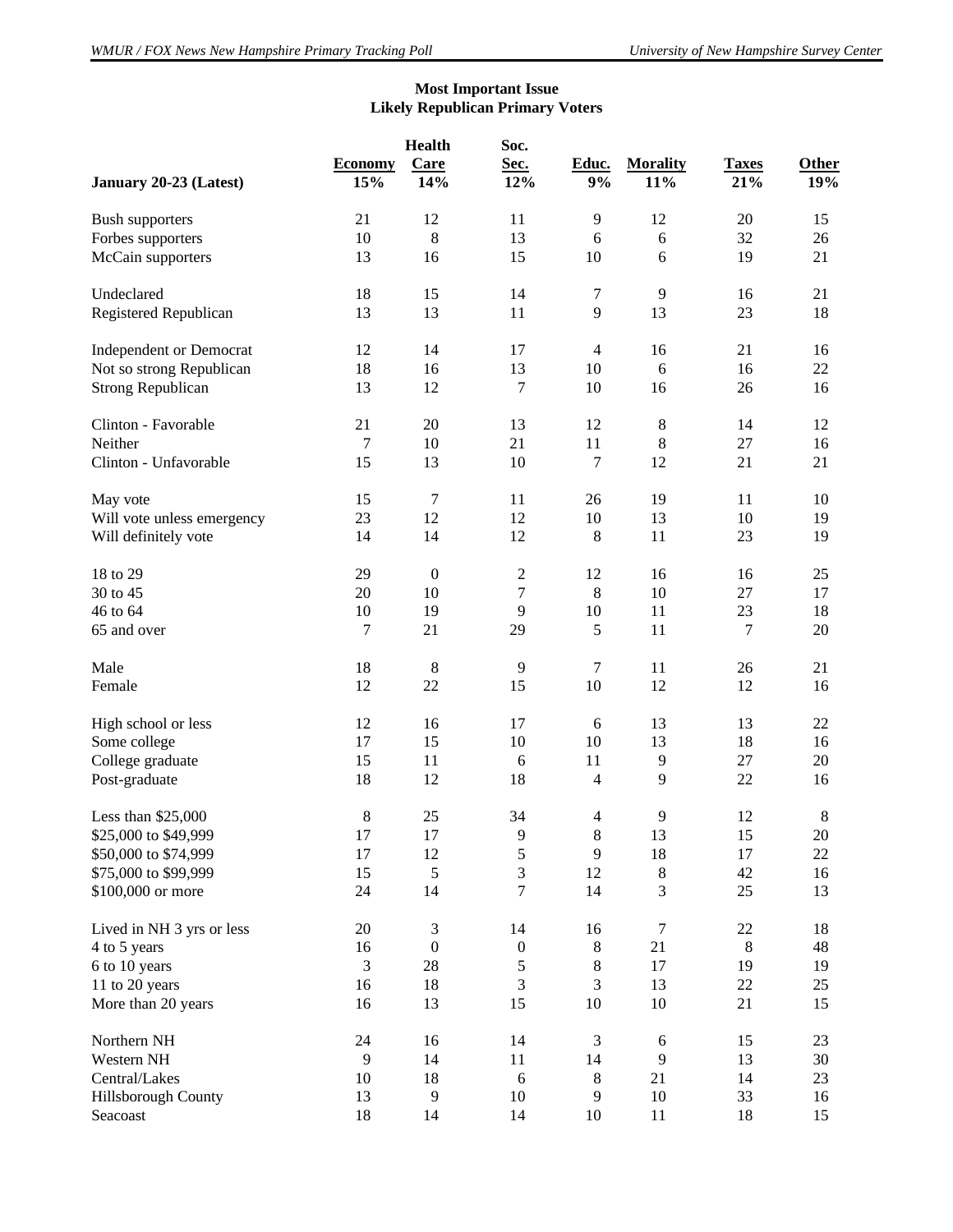## **Important Candidate Qualities Likely Republican Primary Voters**

| January 20-23 (Latest)         | <b>Stands</b><br>for<br><b>Beliefs</b><br>38% | <b>Knows</b><br><b>Complex</b><br><b>Issues</b><br>8% | <b>Best</b><br><b>Chance</b><br>to Win<br>5% | Rep.<br>Conser.<br><b>Issues</b><br>13% | <b>Strong</b><br><b>Leader</b><br>17% | <b>Cares</b><br>Avg.<br>Amer.<br>10% | <b>Right</b><br>Exper.<br>8% | $\underline{\mathbf{D}}\underline{\mathbf{K}}$<br>$2\%$ |
|--------------------------------|-----------------------------------------------|-------------------------------------------------------|----------------------------------------------|-----------------------------------------|---------------------------------------|--------------------------------------|------------------------------|---------------------------------------------------------|
|                                | 35                                            | $\tau$                                                | 11                                           | 15                                      | 17                                    | $\tau$                               | $\,8\,$                      |                                                         |
| <b>Bush supporters</b>         | 34                                            | 18                                                    | $\boldsymbol{0}$                             |                                         | 11                                    | 10                                   | 10                           | 1                                                       |
| Forbes supporters              |                                               |                                                       |                                              | 17                                      |                                       |                                      |                              | $\boldsymbol{0}$                                        |
| McCain supporters              | 41                                            | 7                                                     | $\overline{c}$                               | 7                                       | 20                                    | 14                                   | 9                            | $\mathbf{1}$                                            |
| Undeclared                     | 37                                            | $\,8\,$                                               | 1                                            | $\sqrt{6}$                              | 21                                    | 16                                   | 10                           | 1                                                       |
| Registered Republican          | 38                                            | 8                                                     | 7                                            | 15                                      | 14                                    | $\,8\,$                              | 7                            | $\overline{2}$                                          |
| <b>Independent or Democrat</b> | 37                                            | 9                                                     | 5                                            | 5                                       | 12                                    | 21                                   | 10                           | 1                                                       |
| Not so strong Republican       | 40                                            | $\,8\,$                                               | $\overline{2}$                               | 10                                      | 22                                    | 9                                    | $\,8\,$                      | 1                                                       |
| <b>Strong Republican</b>       | 35                                            | 8                                                     | 9                                            | 20                                      | 13                                    | 6                                    | 7                            | 3                                                       |
| Clinton - Favorable            | 28                                            | 10                                                    | 9                                            | 5                                       | 19                                    | 15                                   | 15                           | $\boldsymbol{0}$                                        |
| Neither                        | 26                                            | $\,8\,$                                               | $\boldsymbol{0}$                             | 12                                      | 24                                    | 22                                   | $8\,$                        | $\boldsymbol{0}$                                        |
| Clinton - Unfavorable          | 41                                            | 7                                                     | 5                                            | 15                                      | 15                                    | $8\phantom{1}$                       | 6                            | $\overline{2}$                                          |
| May vote                       | 38                                            | 7                                                     | $\boldsymbol{0}$                             | 7                                       | 19                                    | 10                                   | 15                           | $\overline{4}$                                          |
| Will vote unless emergency     | 36                                            | 10                                                    | 3                                            | 11                                      | 23                                    | 11                                   | 6                            | $\boldsymbol{0}$                                        |
| Will definitely vote           | 38                                            | 8                                                     | 6                                            | 13                                      | 16                                    | 10                                   | 8                            | $\overline{2}$                                          |
| 18 to 29                       | 42                                            | $\mathfrak{Z}$                                        | 8                                            | 11                                      | 26                                    | $\overline{4}$                       | $\overline{\mathcal{L}}$     | $\boldsymbol{0}$                                        |
| 30 to 45                       | 32                                            | $\sqrt{5}$                                            | $\overline{4}$                               | 15                                      | 22                                    | 13                                   | 8                            | 1                                                       |
| 46 to 64                       | 43                                            | 12                                                    | 3                                            | 9                                       | 9                                     | 11                                   | 11                           | 1                                                       |
| 65 and over                    | 36                                            | 10                                                    | 8                                            | 15                                      | 14                                    | $\,8\,$                              | 6                            | 4                                                       |
| Male                           | 37                                            | $\,8\,$                                               | 6                                            | 11                                      | 19                                    | 11                                   | 6                            | 3                                                       |
| Female                         | 39                                            | 8                                                     | 3                                            | 16                                      | 14                                    | 9                                    | 11                           | $\boldsymbol{0}$                                        |
| High school or less            | 38                                            | $\overline{4}$                                        | 7                                            | 14                                      | 12                                    | 10                                   | 9                            | $\mathfrak s$                                           |
| Some college                   | 41                                            | 9                                                     | 5                                            | 14                                      | 15                                    | $\,8\,$                              | $8\,$                        | $\boldsymbol{0}$                                        |
| College graduate               | 39                                            | 7                                                     | $\overline{4}$                               | 13                                      | 21                                    | 9                                    | 7                            | 1                                                       |
| Post-graduate                  | 28                                            | 14                                                    | 6                                            | 10                                      | 17                                    | 16                                   | 9                            | $\mathbf{0}$                                            |
| Less than \$25,000             | 49                                            | 9                                                     | 6                                            | 19                                      | 6                                     | $\overline{4}$                       | 7                            | $\boldsymbol{0}$                                        |
| \$25,000 to \$49,999           | 46                                            | $\sqrt{5}$                                            | 6                                            | 10                                      | 12                                    | 14                                   | 6                            | $\boldsymbol{0}$                                        |
| \$50,000 to \$74,999           | 35                                            | 12                                                    | $\overline{4}$                               | 16                                      | 12                                    | 13                                   | $8\,$                        | $\boldsymbol{0}$                                        |
| \$75,000 to \$99,999           | 35                                            | $\,8\,$                                               | 5                                            | 17                                      | 19                                    | 11                                   | $\overline{4}$               | 1                                                       |
| \$100,000 or more              | 30                                            | 5                                                     | 6                                            | 7                                       | 34                                    | $\,8\,$                              | 10                           | $\boldsymbol{0}$                                        |
| Lived in NH 3 yrs or less      | 29                                            | 14                                                    | $\overline{4}$                               | $\overline{4}$                          | 34                                    | $8\,$                                | 7                            | 1                                                       |
| 4 to 5 years                   | 37                                            | $\,8\,$                                               | $\,8\,$                                      | 32                                      | $\boldsymbol{0}$                      | 16                                   | $\boldsymbol{0}$             | $\boldsymbol{0}$                                        |
| 6 to 10 years                  | 30                                            | 5                                                     | $\boldsymbol{0}$                             | $8\,$                                   | 11                                    | 31                                   | $8\,$                        | 5                                                       |
| 11 to 20 years                 | 40                                            | $\,$ 8 $\,$                                           | 6                                            | $11\,$                                  | 22                                    | 6                                    | 7                            | $\boldsymbol{0}$                                        |
| More than 20 years             | 39                                            | 7                                                     | 5                                            | 15                                      | 13                                    | 10                                   | $\mathbf{9}$                 | $\overline{2}$                                          |
| Northern NH                    | 37                                            | 11                                                    | 3                                            | 16                                      | 12                                    | 12                                   | $8\,$                        | $\boldsymbol{0}$                                        |
| Western NH                     | 55                                            | 6                                                     | 6                                            | $\overline{4}$                          | 9                                     | 9                                    | $8\,$                        | 3                                                       |
| Central/Lakes                  | 37                                            | 13                                                    | $\overline{c}$                               | 17                                      | 15                                    | 7                                    | $\sqrt{6}$                   | $\overline{c}$                                          |
| Hillsborough County            | 34                                            | $\sqrt{5}$                                            | $\,8$                                        | 15                                      | 20                                    | 11                                   | $\sqrt{6}$                   | 1                                                       |
| Seacoast                       | 37                                            | $\sqrt{6}$                                            | 5                                            | 9                                       | 18                                    | 12                                   | 12                           | $\mathbf{1}$                                            |
|                                |                                               |                                                       |                                              |                                         |                                       |                                      |                              |                                                         |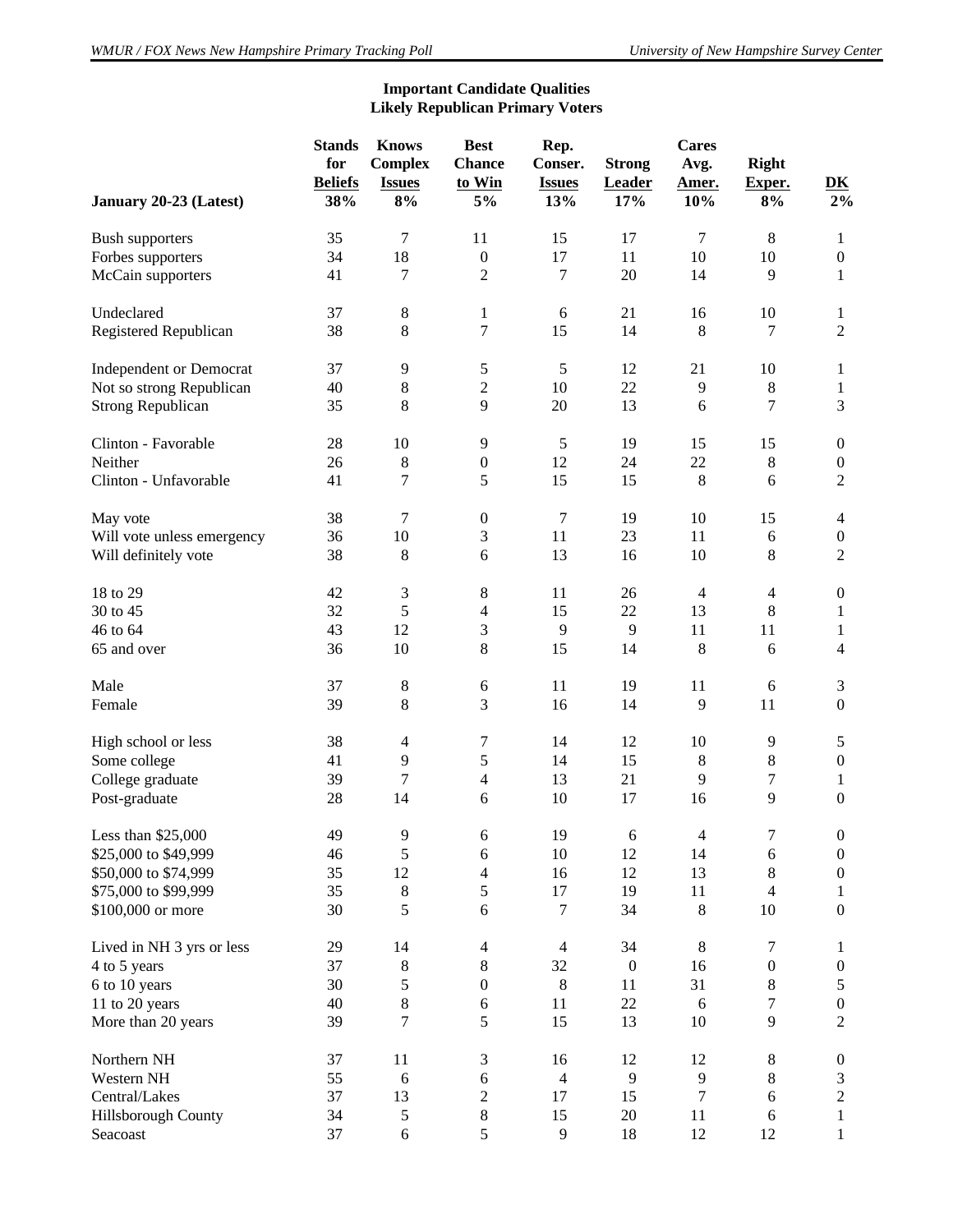## **NH Democratic Primary (Jan, 20 - 23)**

| January 20-23 (Latest)       | <b>Bradley</b><br>41% | Gore<br>50%       | Other<br>$1\%$           | <b>Undecided</b><br>8% |
|------------------------------|-----------------------|-------------------|--------------------------|------------------------|
| <b>Registered Democrat</b>   | 38                    | 53                | $\mathbf{1}$             | 9                      |
| Undeclared                   | 48                    | 45                | $\boldsymbol{0}$         | 7                      |
| <b>Strong Democrat</b>       | 34                    | 59                | $\boldsymbol{0}$         | 7                      |
| Not so strong Democrat       | 39                    | 53                | $\sqrt{2}$               | 6                      |
| Lean Democrat                | 44                    | 45                | $\boldsymbol{0}$         | 11                     |
| Independent or Republican    | 57                    | 32                | $\overline{c}$           | $\overline{9}$         |
| Clinton - Favorable          | 37                    | 54                | $\boldsymbol{0}$         | 9                      |
| Neither                      | 23                    | 66                | $\boldsymbol{0}$         | 11                     |
| Clinton - Unfavorable        | 62                    | 31                | 1                        | 6                      |
| Primary-extremely interested | 44                    | 44                | $\boldsymbol{0}$         | 12                     |
| Very interested              | 45                    | 47                | 1                        | 7                      |
| Somewhat interested          | 28                    | 65                | 1                        | 6                      |
| May vote                     | 43                    | 50                | $\boldsymbol{0}$         | 7                      |
| Will vote unless emergency   | 35                    | 54                | $\mathfrak{Z}$           | $\,8\,$                |
| Will definitely vote         | 42                    | 49                | $\boldsymbol{0}$         | 8                      |
| 18 to 29                     | 50                    | 35                | $\overline{\mathcal{L}}$ | 11                     |
| 30 to 45                     | 35                    | 54                | $\mathbf{1}$             | 11                     |
| 46 to 64                     | 46                    | 48                | $\boldsymbol{0}$         | 6                      |
| 65 and over                  | 39                    | 54                | $\mathbf{0}$             | 7                      |
| Male                         | 42                    | 49                | $\overline{c}$           | 7                      |
| Female                       | 40                    | 51                | $\boldsymbol{0}$         | 9                      |
| High school or less          | 23                    | 71                | 1                        | 5                      |
| Some college                 | 33                    | 56                | $\mathbf{1}$             | 10                     |
| College graduate             | 50                    | 40                | $\boldsymbol{0}$         | $10\,$                 |
| Post-graduate                | 60                    | 33                | $\boldsymbol{0}$         | 7                      |
| Less than \$25,000           | 17                    | 78                | $\boldsymbol{0}$         | 5                      |
| \$25,000 to \$49,999         | 50                    | $\ensuremath{44}$ | $\mathbf 1$              | $\overline{4}$         |
| \$50,000 to \$74,999         | 31                    | 58                | $\boldsymbol{0}$         | 11                     |
| \$75,000 to \$99,999         | 50                    | 45                | $\boldsymbol{0}$         | 5                      |
| \$100,000 or more            | 57                    | 41                | $\boldsymbol{0}$         | $\sqrt{2}$             |
| Lived in NH 3 yrs or less    | 54                    | 21                | $\overline{\mathcal{L}}$ | $20\,$                 |
| 4 to 5 years                 | 60                    | 34                | $\boldsymbol{0}$         | 6                      |
| 6 to 10 years                | 29                    | 56                | $\boldsymbol{0}$         | 14                     |
| 11 to 20 years               | 48                    | 47                | $\boldsymbol{0}$         | $\mathfrak s$          |
| More than 20 years           | 38                    | 54                | $\boldsymbol{0}$         | $\boldsymbol{7}$       |
| Northern NH                  | 37                    | 53                | 3                        | $\,8\,$                |
| Western NH                   | 37                    | 42                | $\sqrt{2}$               | 18                     |
| Central/Lakes                | 62                    | 35                | $\boldsymbol{0}$         | $\mathfrak{Z}$         |
| Hillsborough County          | 39                    | 53                | $\boldsymbol{0}$         | $\,8\,$                |
| Seacoast                     | 36                    | 59                | $\boldsymbol{0}$         | 5                      |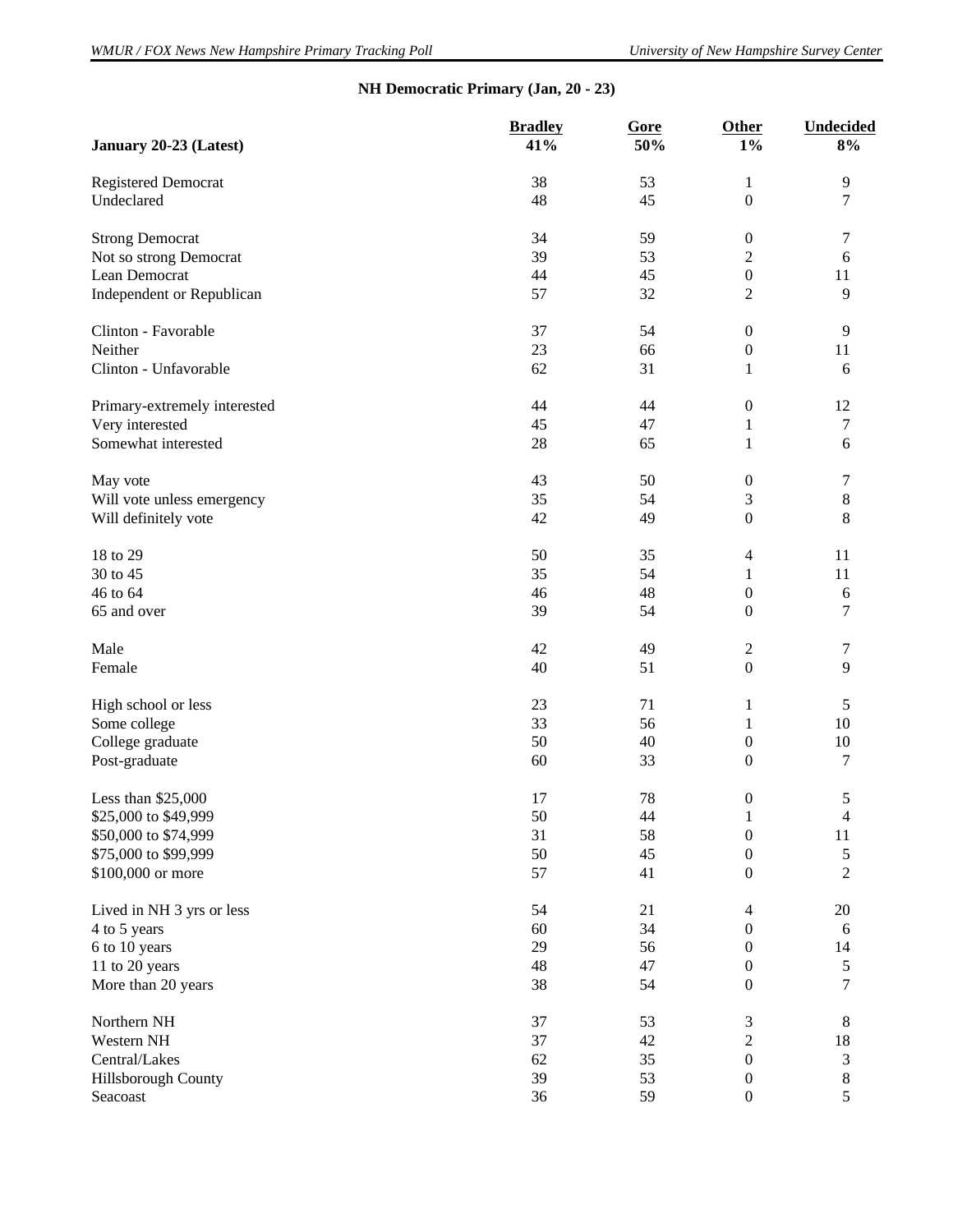## **Most Important Issue Likely Democratic Primary Voters**

|                            | <b>Economy</b><br>10%       | <b>Health</b><br>Care<br>33% | Soc.<br>Sec.<br>15% | Camp.<br>Finan.<br>$5\%$ | Educ.<br>20%     | Other<br>17% |
|----------------------------|-----------------------------|------------------------------|---------------------|--------------------------|------------------|--------------|
| January 20-23 (Latest)     |                             |                              |                     |                          |                  |              |
| <b>Bradley</b> supporters  | $\overline{4}$              | 36                           | 9                   | 11                       | 17               | 23           |
| Gore supporters            | 12                          | 31                           | 20                  | 1                        | 22               | 13           |
| Undecided                  | 18                          | 36                           | 18                  | $\boldsymbol{0}$         | 17               | 12           |
| <b>Registered Democrat</b> | 11                          | 33                           | 17                  | $\overline{4}$           | 19               | 17           |
| Undeclared                 | $\,8\,$                     | 35                           | 10                  | $\boldsymbol{7}$         | $22\,$           | 18           |
| <b>Strong Democrat</b>     | 12                          | 37                           | 15                  | $\mathfrak s$            | 16               | 16           |
| Not so strong Democrat     | $\sqrt{6}$                  | 22                           | 20                  | $\overline{4}$           | 23               | 24           |
| Lean Democrat              | 7                           | 38                           | 11                  | $\overline{4}$           | 25               | 15           |
| Independent or Republican  | 12                          | 29                           | 15                  | $\boldsymbol{7}$         | 21               | 16           |
| Clinton - Favorable        | 10                          | 33                           | 15                  | 6                        | 23               | 13           |
| Neither                    | $\overline{7}$              | 39                           | 22                  | $\boldsymbol{0}$         | 14               | 18           |
| Clinton - Unfavorable      | 10                          | 32                           | $11\,$              | $\overline{4}$           | 15               | 28           |
| May vote                   | $\overline{4}$              | 35                           | 16                  | $\overline{4}$           | 19               | 22           |
| Will vote unless emergency | 14                          | 31                           | 13                  | $\mathfrak{Z}$           | $17\,$           | 21           |
| Will definitely vote       | $\mathbf{9}$                | 34                           | 15                  | $\sqrt{5}$               | 21               | 16           |
| 18 to 29                   | 9                           | 9                            | $\boldsymbol{7}$    | 6                        | 27               | 41           |
| 30 to 45                   | 14                          | 23                           | $\boldsymbol{7}$    | $\mathfrak s$            | 33               | 18           |
| 46 to 64                   | $\sqrt{5}$                  | 41                           | 18                  | $\mathfrak{Z}$           | $17\,$           | 15           |
| 65 and over                | 9                           | 42                           | 23                  | 9                        | $\tau$           | 11           |
| Male                       | $\boldsymbol{7}$            | 35                           | 16                  | $\,8\,$                  | 17               | 16           |
| Female                     | 12                          | 33                           | 14                  | $\mathfrak{Z}$           | $22\,$           | 17           |
| High school or less        | 11                          | 37                           | 30                  | $\boldsymbol{0}$         | $\tau$           | 16           |
| Some college               | 11                          | 25                           | 15                  | $\sqrt{2}$               | 28               | 18           |
| College graduate           | 13                          | 37                           | $\,8\,$             | $\overline{4}$           | 19               | 19           |
| Post-graduate              | $\mathfrak 3$               | 34                           | $\boldsymbol{7}$    | 16                       | 26               | 15           |
| Less than \$25,000         | $\boldsymbol{7}$            | 36                           | 26                  | $\boldsymbol{0}$         | 14               | 17           |
| \$25,000 to \$49,999       | 10                          | 36                           | 13                  | $\sqrt{5}$               | 20               | 16           |
| \$50,000 to \$74,999       | 13                          | 38                           | $\,$ 8 $\,$         | 6                        | 29               | 6            |
| \$75,000 to \$99,999       | 10                          | 24                           | 13                  | $\tau$                   | 22               | 25           |
| \$100,000 or more          | $\boldsymbol{0}$            | 33                           | 14                  | 14                       | 24               | 14           |
| Lived in NH 3 yrs or less  | 17                          | 24                           | $\overline{2}$      | 13                       | 18               | 26           |
| 4 to 5 years               | $23\,$                      | 50                           | $\boldsymbol{0}$    | $\,8\,$                  | $\boldsymbol{0}$ | 18           |
| 6 to 10 years              | $\ensuremath{\mathfrak{Z}}$ | 32                           | $20\,$              | $\boldsymbol{0}$         | 33               | 13           |
| 11 to 20 years             | 9                           | 26                           | 6                   | $\,8\,$                  | 30               | 20           |
| More than 20 years         | 10                          | 35                           | 20                  | 3                        | 16               | 16           |
| Northern NH                | $\boldsymbol{7}$            | 36                           | 13                  | 9                        | 22               | 13           |
| Western NH                 | $8\,$                       | 34                           | 18                  | 9                        | 19               | 12           |
| Central/Lakes              | $\sqrt{2}$                  | 36                           | 12                  | $\tau$                   | $22\,$           | 21           |
| Hillsborough County        | 18                          | 32                           | $20\,$              | $\mathfrak{Z}$           | 13               | 13           |
| Seacoast                   | $10\,$                      | 33                           | 11                  | 3                        | 24               | 19           |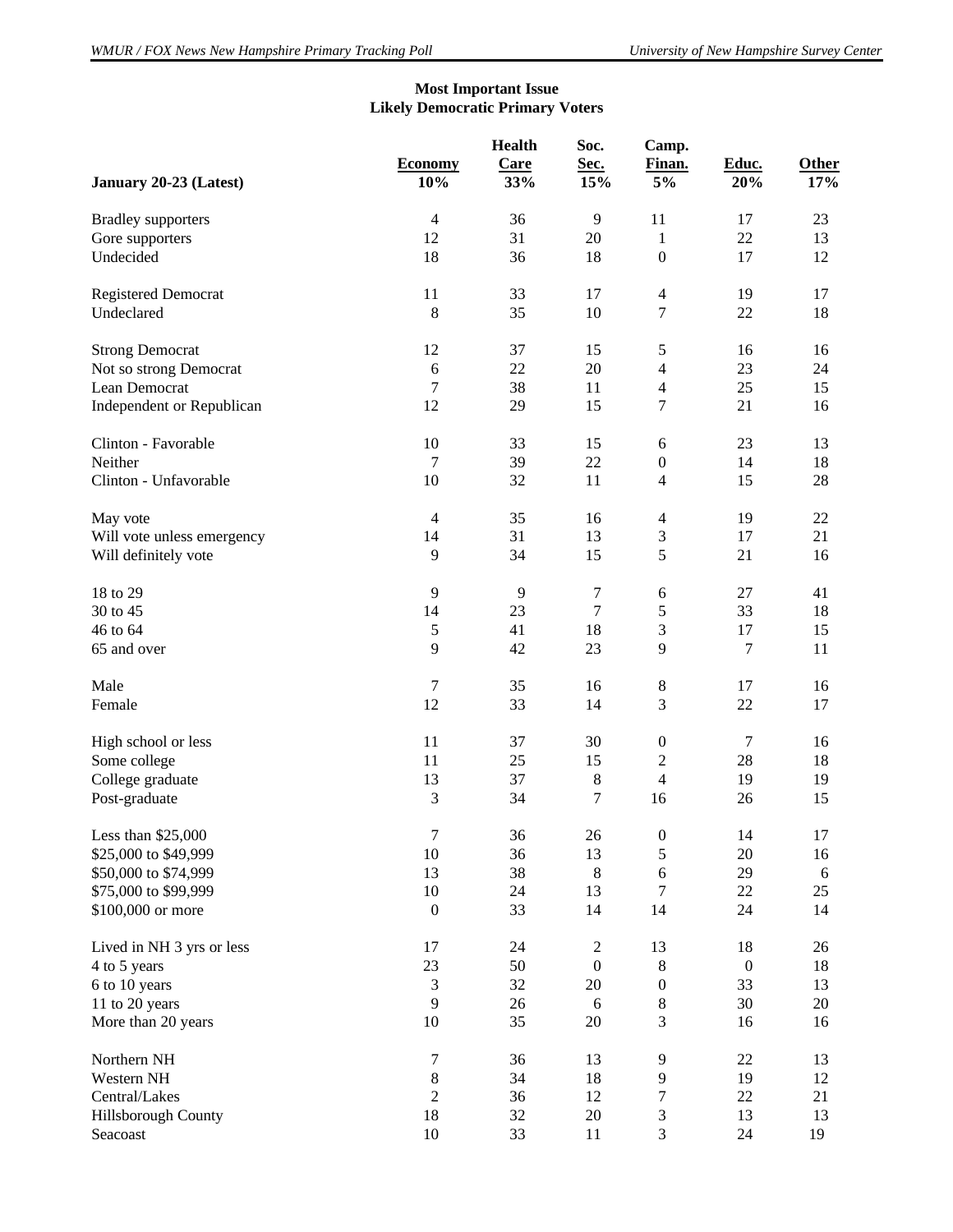## **Likely Democratic Primary Voters Strength of Commitment**

|                    | <b>Bradley</b> | Gore | <b>All DEM</b> |
|--------------------|----------------|------|----------------|
| Certain to Support | 71%            | 73%  | 72%            |
| May Change Mind    | 29.            |      | 28             |

#### **Likely Democratic Primary Voters Second Choice**

| <b>McCain</b><br>29% | <b>Bradley</b><br><b>28%</b> | Gore<br>23% | Other<br>13% | DK<br>7% |
|----------------------|------------------------------|-------------|--------------|----------|
| 36                   |                              | 51          |              |          |
|                      | 26                           | 57          |              | 14       |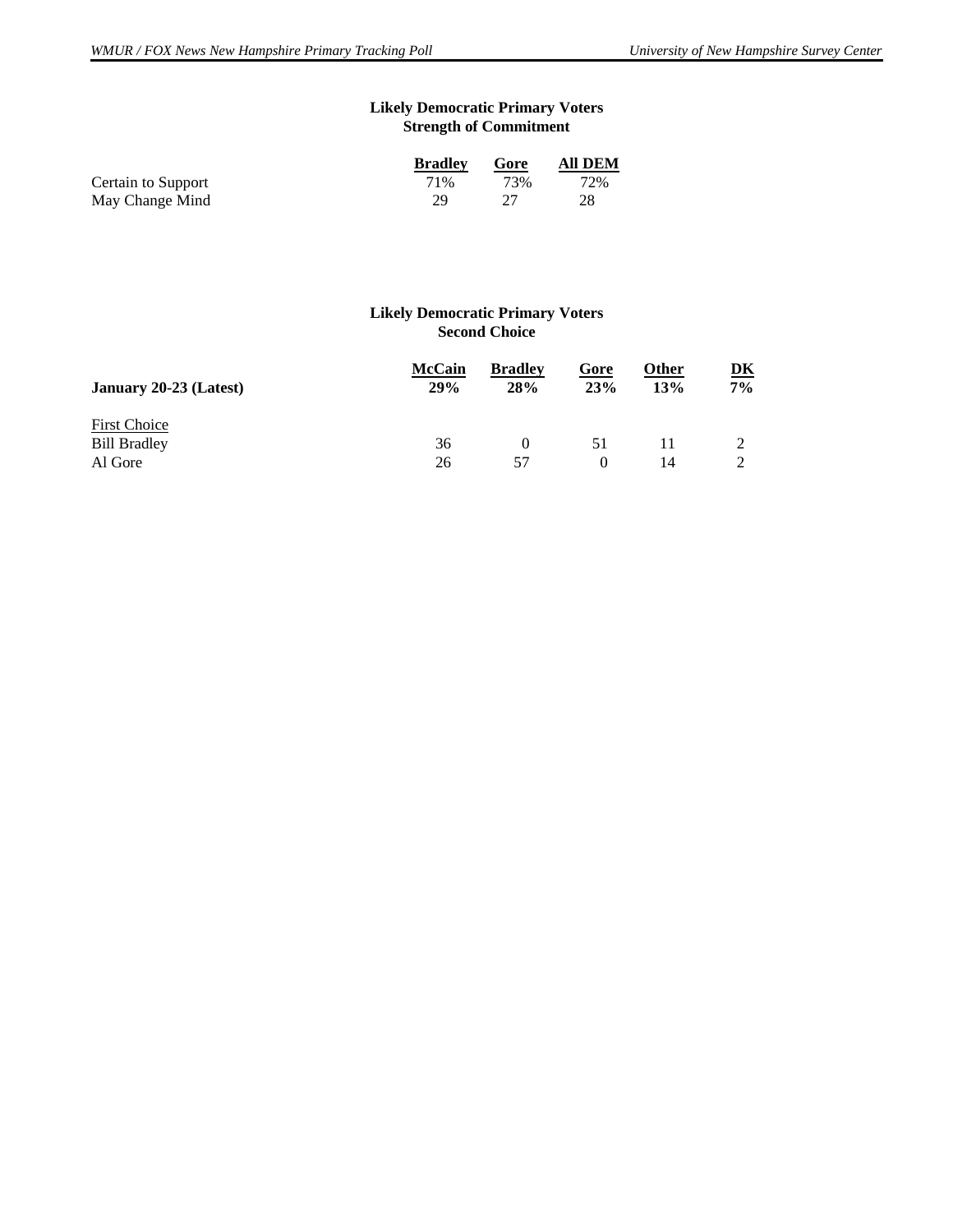## **Important Candidate Qualities Likely Democratic Primary Voters**

| January 20-23 (Latest)     | <b>Strong</b><br>Leader<br>19% | <b>New</b><br><b>Ideas</b><br>11% | <b>Not</b><br><b>Typical</b><br>Pol.<br>7% | <b>Right</b><br>Exper.<br>15% | <b>Best</b><br><b>Chance</b><br>to Win<br>$2\%$ | <b>Stands</b><br>For<br><b>Beliefs</b><br>39% | Loyal<br>Dem.<br>$2\%$  | $\overline{\mathbf{D}}\mathbf{K}$<br>4% |
|----------------------------|--------------------------------|-----------------------------------|--------------------------------------------|-------------------------------|-------------------------------------------------|-----------------------------------------------|-------------------------|-----------------------------------------|
| <b>Bradley</b> supporters  | 14                             | 14                                | 15                                         | 3                             | $\overline{c}$                                  | 51                                            | $\boldsymbol{0}$        | $\boldsymbol{0}$                        |
| Gore supporters            | 22                             | 9                                 | $\boldsymbol{2}$                           | 28                            | $\mathbf{1}$                                    | 29                                            | $\overline{4}$          | $\overline{4}$                          |
| Undecided                  | 28                             | 5                                 | $\overline{c}$                             | 3                             | $\boldsymbol{0}$                                | 41                                            | $\boldsymbol{0}$        | 22                                      |
| Registered Democrat        | 20                             | 14                                | 6                                          | 17                            | $\overline{2}$                                  | 33                                            | 3                       | $\mathfrak s$                           |
| Undeclared                 | 17                             | 3                                 | 11                                         | 12                            | $\overline{c}$                                  | 54                                            | $\boldsymbol{0}$        | $\overline{c}$                          |
| <b>Strong Democrat</b>     | 17                             | 13                                | 5                                          | 22                            | 3                                               | 30                                            | $\overline{\mathbf{c}}$ | 8                                       |
| Not so strong Democrat     | 20                             | 11                                | 7                                          | 12                            | 3                                               | 45                                            | $\overline{c}$          | $\boldsymbol{0}$                        |
| Lean Democrat              | 23                             | 7                                 | 10                                         | 9                             | $\boldsymbol{0}$                                | 48                                            | $\overline{c}$          | $\boldsymbol{0}$                        |
| Independent or Republican  | 19                             | 12                                | 10                                         | 9                             | $\boldsymbol{0}$                                | 46                                            | $\boldsymbol{0}$        | $\overline{4}$                          |
| Clinton - Favorable        | 19                             | 13                                | $8\,$                                      | 20                            | $\mathbf{1}$                                    | 33                                            | $\overline{2}$          | $\overline{4}$                          |
| Neither                    | 14                             | 4                                 | 6                                          | 8                             | $\boldsymbol{0}$                                | 52                                            | $\overline{4}$          | 12                                      |
| Clinton - Unfavorable      | 22                             | 8                                 | 8                                          | 4                             | 2                                               | 53                                            | $\boldsymbol{0}$        | 3                                       |
| May vote                   | 17                             | 3                                 | 24                                         | 7                             | $\boldsymbol{0}$                                | 41                                            | $\boldsymbol{0}$        | 7                                       |
| Will vote unless emergency | 18                             | 8                                 | 7                                          | 16                            | $\boldsymbol{0}$                                | 50                                            | $\boldsymbol{0}$        | $\mathbf{1}$                            |
| Will definitely vote       | 20                             | 12                                | 7                                          | 16                            | 2                                               | 37                                            | $\overline{c}$          | 5                                       |
| 18 to 29                   | 18                             | 28                                | 9                                          | 6                             | $\boldsymbol{0}$                                | 39                                            | $\boldsymbol{0}$        | $\boldsymbol{0}$                        |
| 30 to 45                   | 24                             | $\overline{4}$                    | 8                                          | 15                            | $\boldsymbol{0}$                                | 43                                            | 2                       | 5                                       |
| 46 to 64                   | 18                             | 14                                | 8                                          | 14                            | 1                                               | 41                                            | $\overline{\mathbf{c}}$ | $\mathbf{1}$                            |
| 65 and over                | 15                             | 10                                | 6                                          | 23                            | 4                                               | 33                                            | $\overline{c}$          | 7                                       |
| Male                       | 18                             | 15                                | $\boldsymbol{7}$                           | 14                            | 3                                               | 33                                            | 3                       | $\bf 8$                                 |
| Female                     | 20                             | 8                                 | 8                                          | 16                            | 1                                               | 43                                            | 1                       | $\overline{2}$                          |
| High school or less        | 15                             | 12                                | 13                                         | 14                            | $\overline{2}$                                  | 39                                            | 2                       | 3                                       |
| Some college               | 27                             | 7                                 | 5                                          | 14                            | $\boldsymbol{0}$                                | 42                                            | $\overline{c}$          | $\overline{4}$                          |
| College graduate           | 26                             | 11                                | 6                                          | 17                            | $\mathbf{1}$                                    | 38                                            | $\mathbf{1}$            | $\boldsymbol{0}$                        |
| Post-graduate              | 5                              | 13                                | 9                                          | 16                            | 5                                               | 41                                            | 3                       | 8                                       |
| Less than \$25,000         | 13                             | 6                                 | $\mathbf{1}$                               | 17                            | 3                                               | 55                                            | $\boldsymbol{0}$        | 4                                       |
| \$25,000 to \$49,999       | 16                             | 14                                | 11                                         | 13                            | $\overline{c}$                                  | 40                                            | 3                       | $\boldsymbol{0}$                        |
| \$50,000 to \$74,999       | 33                             | 5                                 | 11                                         | 16                            | 5                                               | 22                                            | 3                       | 5                                       |
| \$75,000 to \$99,999       | 20                             | 9                                 | $\overline{4}$                             | 17                            | $\boldsymbol{0}$                                | 43                                            | $\overline{4}$          | $\overline{4}$                          |
| \$100,000 or more          | 9                              | 19                                | 9                                          | 25                            | $\boldsymbol{0}$                                | 38                                            | $\boldsymbol{0}$        | $\boldsymbol{0}$                        |
| Lived in NH 3 yrs or less  | 29                             | 12                                | $\boldsymbol{0}$                           | 17                            | $\boldsymbol{0}$                                | 42                                            | $\boldsymbol{0}$        | $\boldsymbol{0}$                        |
| 4 to 5 years               | 14                             | 15                                | 4                                          | 24                            | $\boldsymbol{0}$                                | 43                                            | $\boldsymbol{0}$        | $\boldsymbol{0}$                        |
| 6 to 10 years              | 27                             | 14                                | 4                                          | 14                            | $\boldsymbol{0}$                                | 35                                            | $\boldsymbol{0}$        | 7                                       |
| 11 to 20 years             | 14                             | 8                                 | 9                                          | 22                            | $\overline{c}$                                  | 40                                            | $\sqrt{2}$              | $\overline{c}$                          |
| More than 20 years         | 19                             | $10\,$                            | 9                                          | 13                            | $\overline{2}$                                  | 40                                            | $\overline{2}$          | $\overline{4}$                          |
| Northern NH                | 16                             | 18                                | 13                                         | 14                            | $\boldsymbol{0}$                                | 39                                            | $\boldsymbol{0}$        | $\boldsymbol{0}$                        |
| Western NH                 | 15                             | 3                                 | 5                                          | $20\,$                        | 3                                               | 48                                            | $\boldsymbol{0}$        | 7                                       |
| Central/Lakes              | 15                             | 19                                | $8\,$                                      | $8\,$                         | $\overline{\mathcal{L}}$                        | 43                                            | $\boldsymbol{0}$        | 3                                       |
| Hillsborough County        | 21                             | 9                                 | 13                                         | 16                            | 2                                               | 32                                            | $\sqrt{2}$              | $\overline{4}$<br>$\overline{4}$        |
| Seacoast                   | 21                             | 10                                | $\mathfrak{Z}$                             | 17                            | $\mathbf{1}$                                    | 40                                            | $\overline{4}$          |                                         |